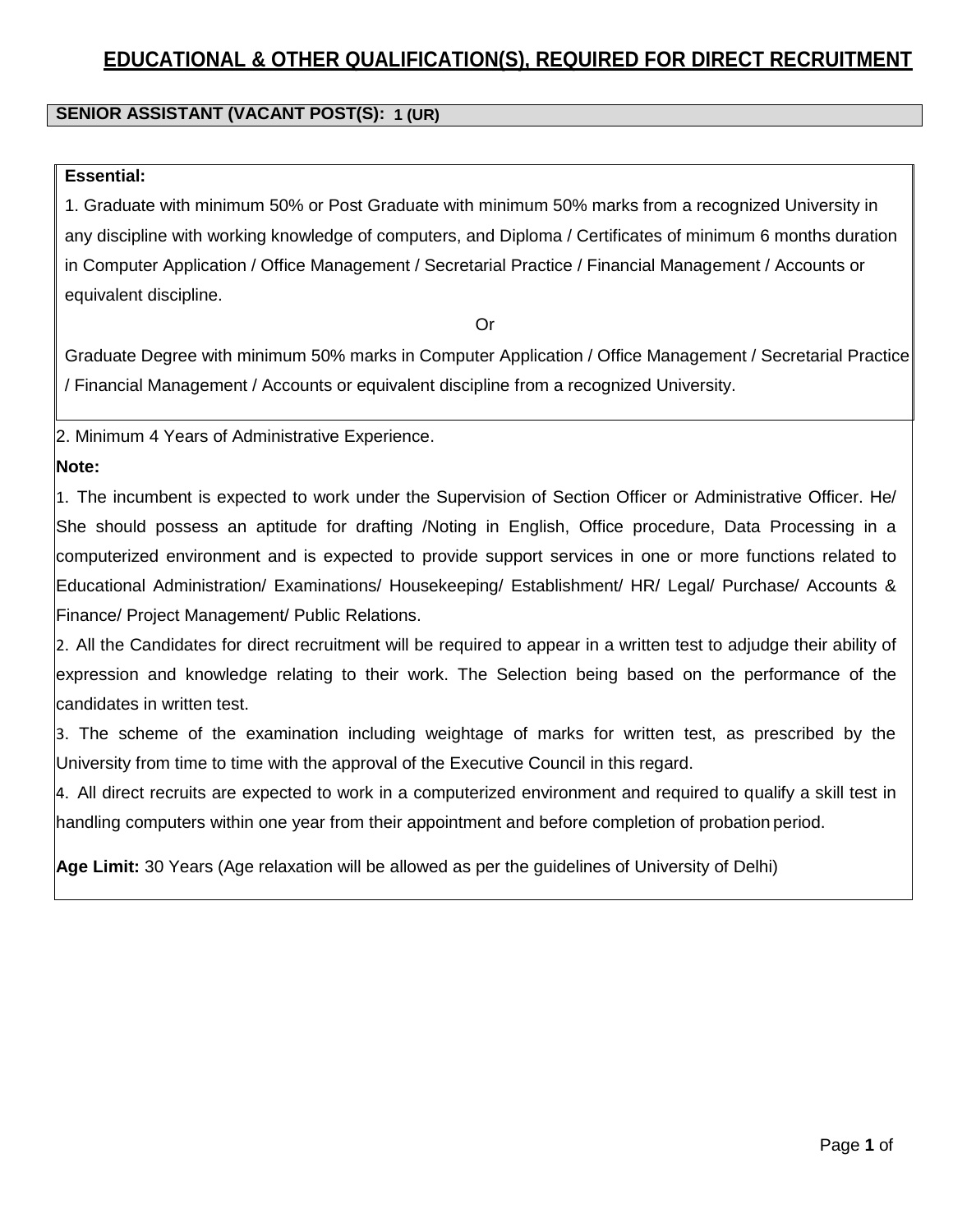## **2. JUNIOR ASSISTANT (VACANT POST(S): 5 (UR-2,OBC-1,EWS-1,ST-1)**

## **Essential:**

1. A Senior Secondary School Certificate (+2) or its equivalent qualification from a recognized Board/ University/Institution with at least 50% marks or a Graduate from a recognized University and Diploma/ Certificate of minimum 6 months duration in Computer Application/ Office Management/ Secretarial Practice/ Financial Management/ Accounts or equivalent discipline.

Or

Graduate Degree in Computer Application/ Office Management/ Secretarial Practice/ Financial Management/ Accounts or equivalent discipline from a recognized University.

2. Having a typing speed of 40 w.p.m. in English or 30 w.p.m. in Hindi Typewriting through computers.

## **Note:**

1. The incumbent is expected to work under the close supervision of Section Officer or Administrative Officer. He should possess an aptitude for drafting/noting in English, office procedure, Date processing in a computerized environment and is expected to provide support services in one or more functions related to Educational Administration/Examinations/ General Administration/ House Keeping/ Establishment/ HR/ Legal/ Purchase/ Accounts & Finance/ Project management/ Public Relations.

All the candidates for direct recruitment will be required to appear in a written test to adjudge their ability of expression and knowledge relating to their work.The selection being based on the performance of the candidates in written test.

3. The scheme of the examination including weightage of marks for written test, as prescribed by the University from time to time with the approval of the Executive Council in this regard.

**Age Limit:** 27 Years (Age relaxation will be allowed as per the guidelines of University of Delhi)